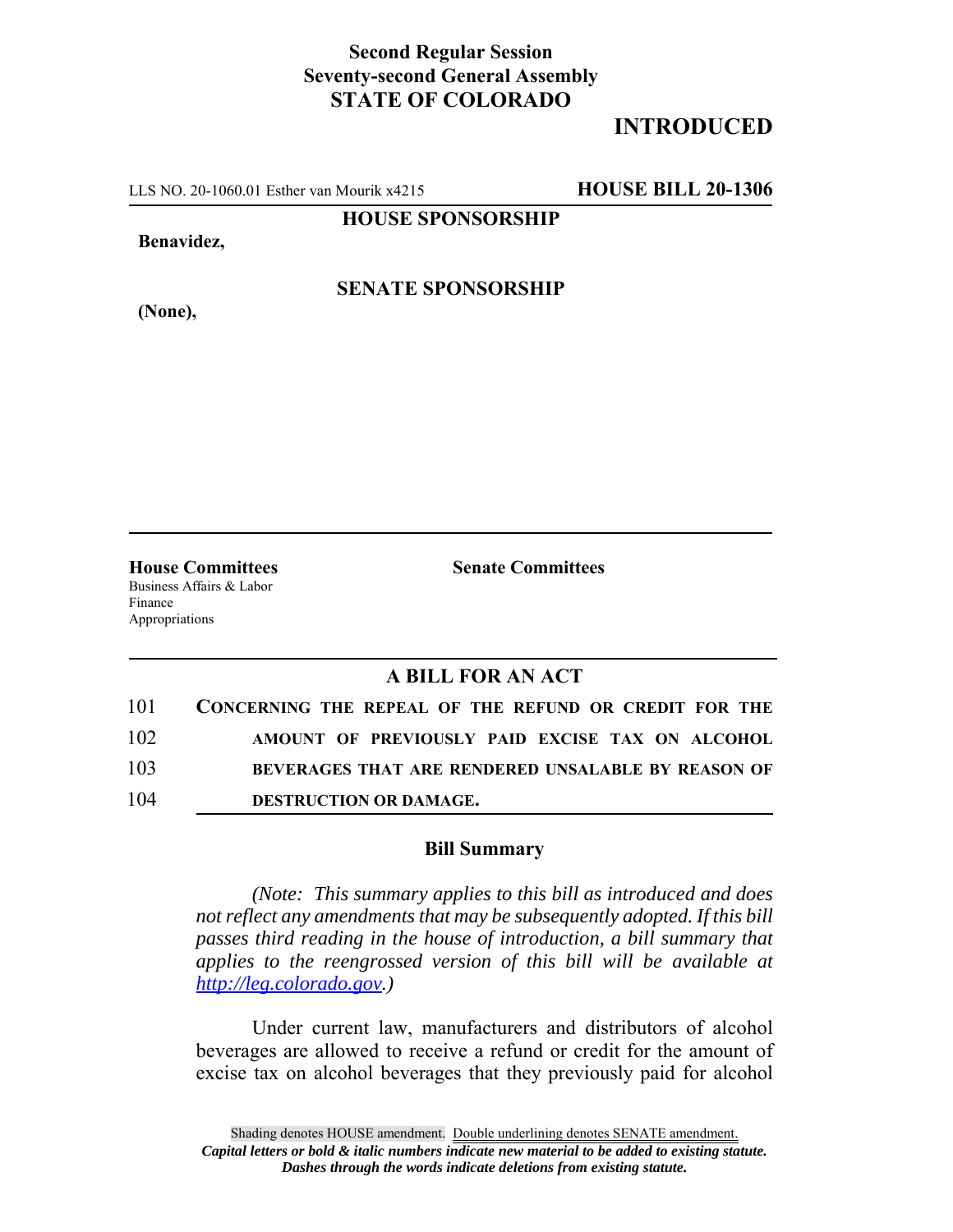beverages that later became unsalable due to damage or destruction. The bill repeals this refund or credit as of January 1, 2021.

*Be it enacted by the General Assembly of the State of Colorado:*

**SECTION 1. Legislative declaration.** (1) The general assembly

finds and declares that:

 (a) Current law allows manufacturers and distributors of alcohol beverages to receive a refund or credit for the amount of excise tax on alcohol beverages they previously paid for alcohol beverages that later became unfit for sale due to damage or destruction.

 (b) Only 98 taxpayers, or 19%, of the 525 alcohol beverage manufacturers and distributors operating in the state claimed the refund or credit in the 2017 tax year and those manufacturers received an average refund or credit of \$1,561.

 (c) In order to claim such a refund or credit the taxpayer fills out a form, must submit evidence to the department of revenue showing that the tax was paid, and must provide an affidavit itemizing the products destroyed along with a date of destruction and an authorized signature. In cases where taxpayers plan the destruction in advance, department of revenue guidance directs taxpayers to notify the department of revenue of their intention to destroy the unsalable beverages at least four weeks in advance so that a department of revenue representative may attend to witness the destruction. However, according to department of revenue staff, this does not typically occur in practice. Because there is very limited oversight over the damage or destruction of the alcohol beverages, and because the terms "destruction" and "damage" are not further defined in statute, the excise tax refund or credit for unsalable alcohol beverages is open to fraud.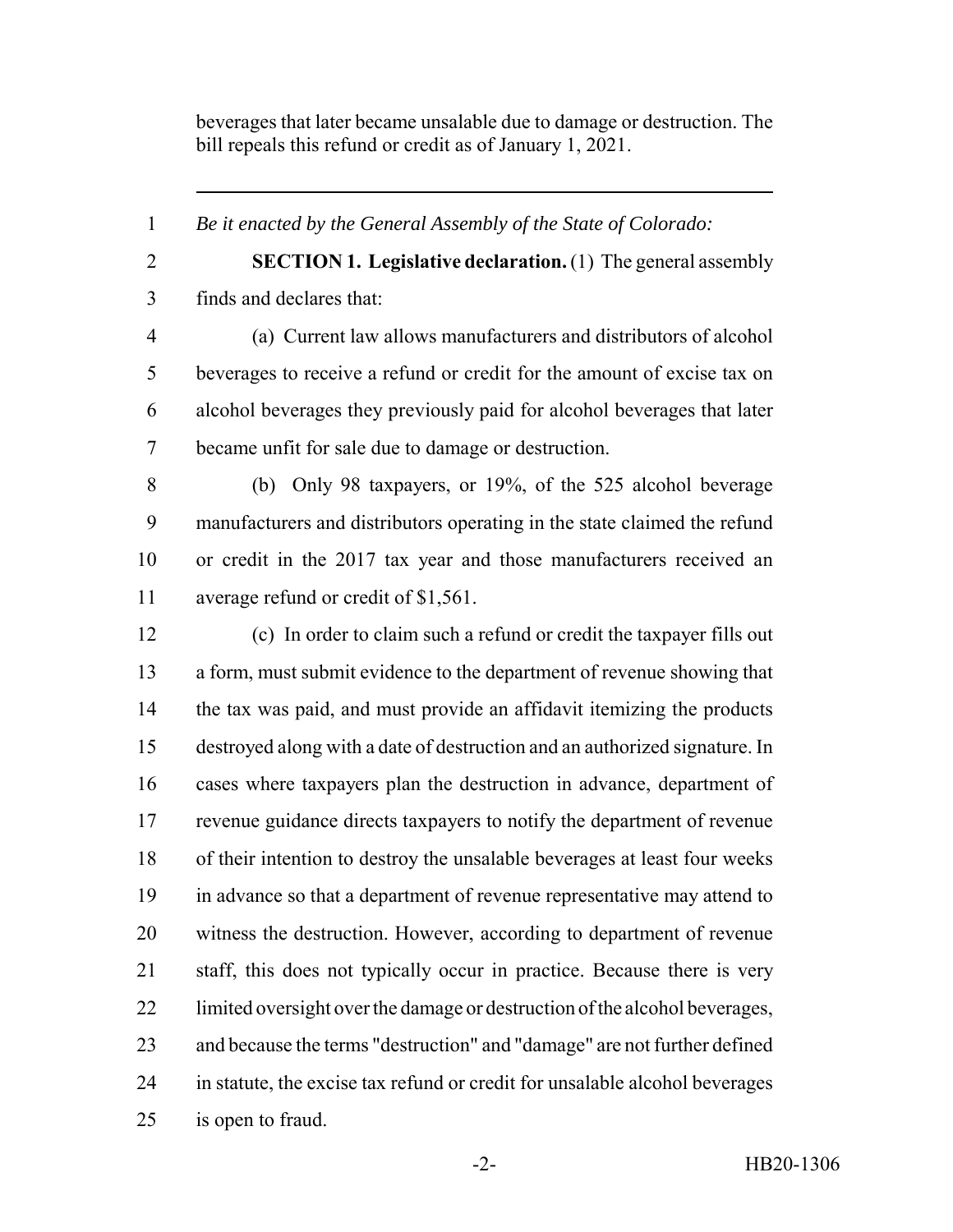(d) The relatively small benefit that the excise tax refund or credit for unsalable alcohol beverages provides means that often the administrative cost of requesting the refund or credit exceeds its value. For example, because the excise tax on beer is \$0.08 a gallon, the loss of an entire pallet of beer would only result in a \$19.84 refund or credit.

 (e) The excise tax refund or credit for unsalable alcohol beverages can overlap with the commercial property insurance maintained by businesses, which typically covers the loss of product at retail value. The retail value of alcohol beverages regularly accounts for the excise tax on alcohol beverages. Thus, in many cases, commercial property insurance claims for the retail value of unsalable alcohol beverages will cover the value of the excise tax and will make the excise tax refund or credit for unsalable alcohol beverages redundant.

 (2) Therefore, it is the intent of the general assembly to simplify the collection and administration of taxes for the state of Colorado and to relieve taxpayers' confusion and administrative burdens by repealing tax expenditures that are rarely claimed and are open to fraud.

 **SECTION 2.** In Colorado Revised Statutes, 44-3-503, **amend** (9) as follows:

 **44-3-503. Excise tax - records - rules - definition.** (9) PRIOR TO JANUARY 1, 2021, the department shall make a refund or allow a credit to the manufacturer, the wholesaler, or the holder of a winery direct shipper's permit, as the case may be, of the amount of the excise tax paid on alcohol beverages sold in this state when, after payment of the excise tax, the alcohol beverages are rendered unsalable by reason of destruction or damage upon submission of evidence satisfactory to the state licensing authority that the excise tax has actually been paid. Such refund or credit